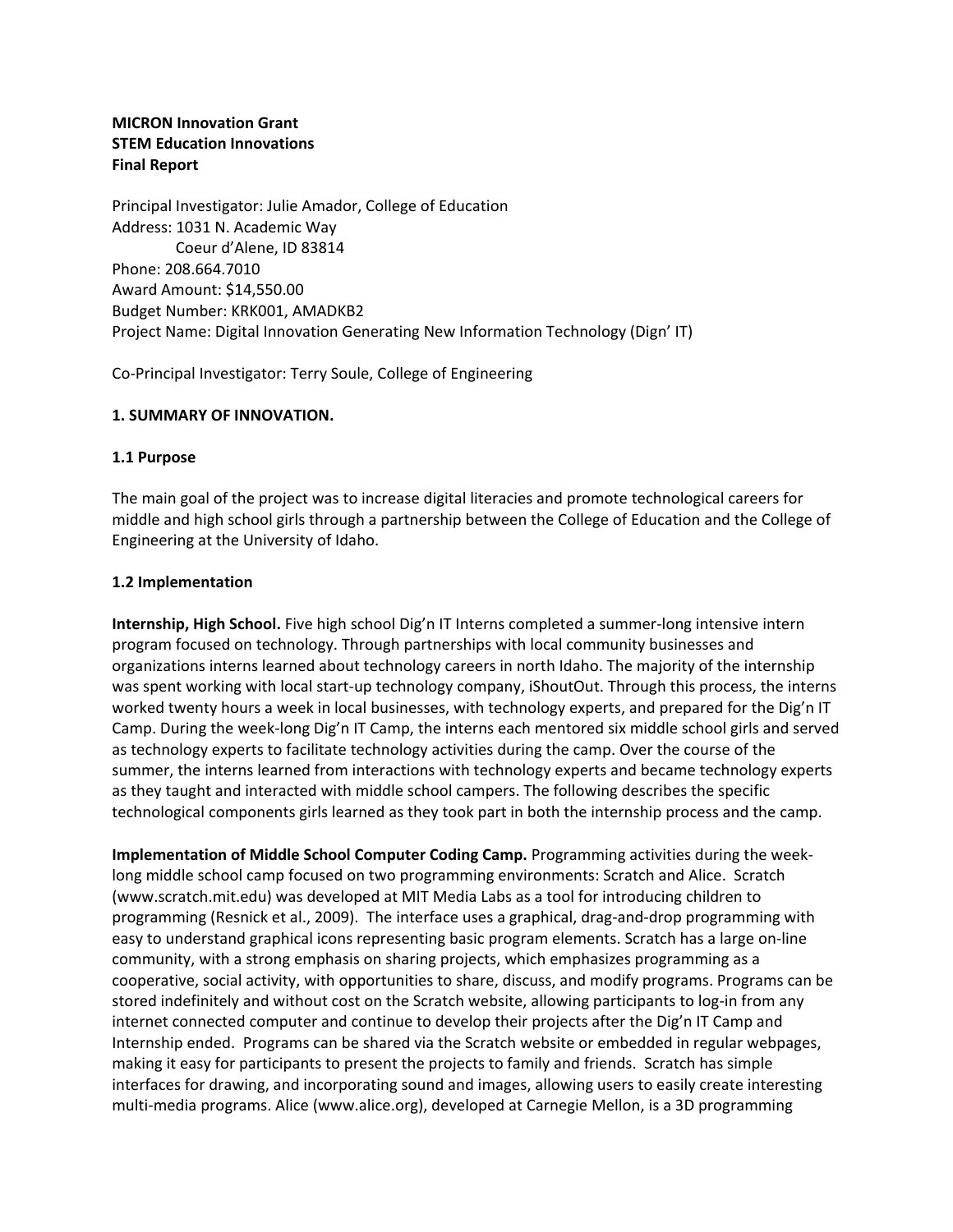environment designed for the simple creation of animations, games, and videos (Rodger et al., 2010). Like Scratch, Alice uses a graphical, drag-and-drop programming interface. It is somewhat more advanced than Scratch, with an emphasis on object oriented programming and 3D environments.

Having both Scratch and Alice allowed the twenty-seven middle school participants to choose the level of programming sophistication and complexity they were most comfortable with. Programming activities included designing and writing interactive scenes and games incorporating animated characters that interacted with each other and with the viewer. Participants were given basic program structures to build on to help guarantee that they were able to produce exciting programs that they would be proud to display. In addition, participants had the opportunity to generate and incorporate digital media into their projects. For example, they photographed and edited backgrounds and people, and recorded and edited their own voices and other sounds for incorporation into their projects. This helped to emphasize the creative nature of programming and to illustrate that successful technology incorporates a wide range of skills. The projects were completed in small groups to foster teamwork.

The projects were designed to emphasize the role of math and science in computing and technology. Mathematical constructs to define the position and movement of characters were examined and physical concepts (velocity, acceleration, gravity, friction, etc.) were incorporated into the projects. Programming is a particularly effective medium for understanding these concepts, as participants can easily explore how modifying gravity or friction affects the motion of characters within their programs.

The Dig'n IT Camp included a closing Showcase Celebration in which both interns and middle school participants discussed and demonstrated their work. We also created a camp website (http://www2.cs.uidaho.edu/~tsoule/codecamppages/), which hosts the programming projects, which allowed participants to demonstrate accomplishments to family and friends after the summer programs ended.

# **2. PERSONNEL AND COMMUNITY PARTNERS/PARTICIPANTS.**

## **2.1. University Partners**

Marcee Hartzell, Executive Assistant to the Chief Executive Officer of the Coeur d'Alene Campus Marcee was instrumental in assisting with curriculum and coordination of the project.

## Angie Sowers, Administrative Assistant

Angie was instrumental in assisting with logistical issues related to the project.

## Staci Hinz, Internship Coordinator

Staci worked with the interns on a daily basis to oversee successful internship placements. She also maintained a key role in the middle school camp.

# **2.2 Community Partners**

iShoutOut IShoutOut is a local start-up company that focuses on app creation.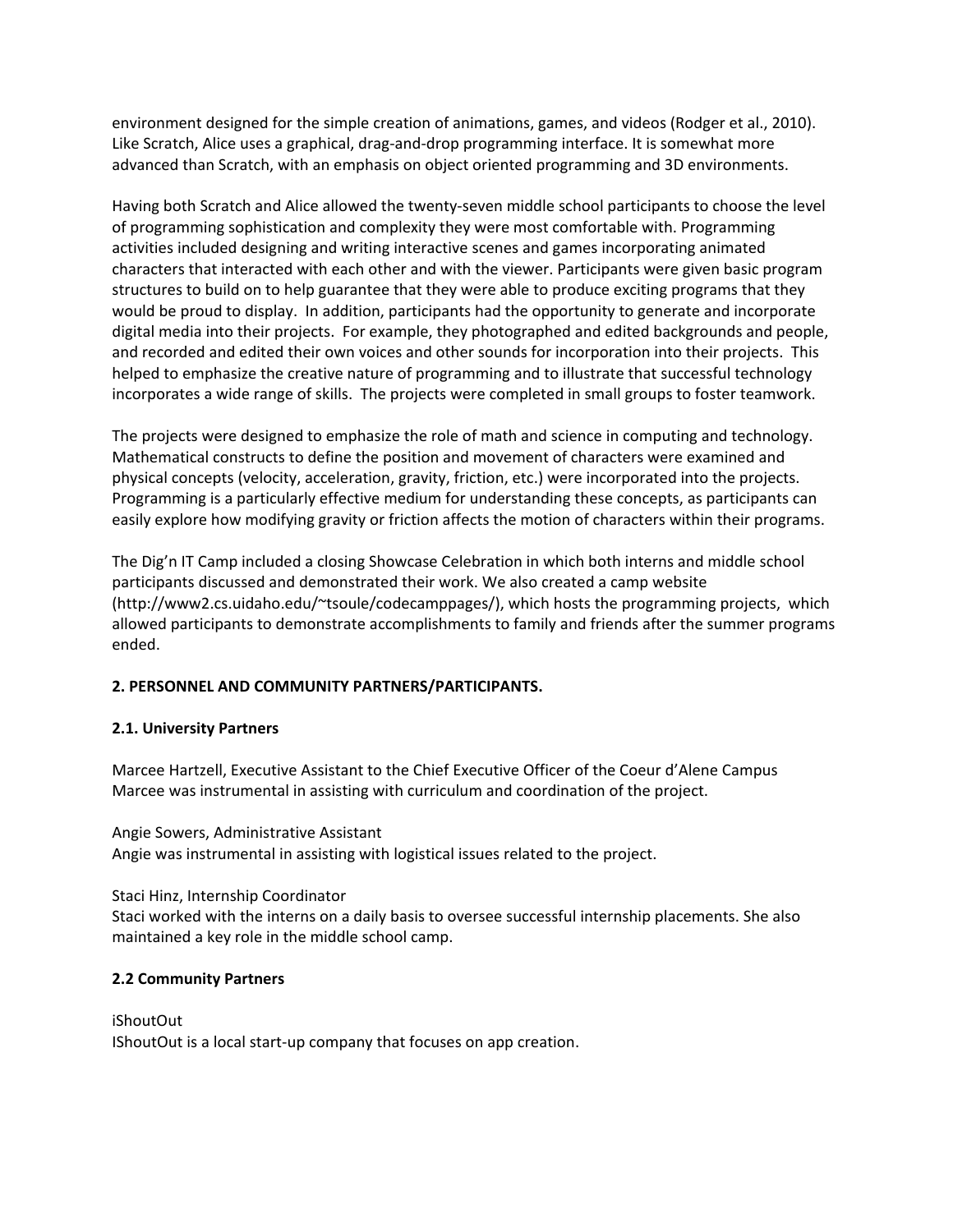# **2.3 Participants**

Five high school interns participated in the research associated with the project. All five were under eighteen, so names are not included.

Twenty-seven middle school girls participated in the project. All were under eighteen, so names are not included.

## **3. BUDGET SUMMARY**

The majority of the budget was spent on technology for use during the camp and data collection.

| <b>Expense</b>                                                     | <b>Budgeted</b> | <b>Spent</b> |
|--------------------------------------------------------------------|-----------------|--------------|
| <b>Student Equipment and Materials</b>                             |                 |              |
| Video Camera Equipment (4 Sets: Camera, Tripod, Memory Card, Case) | \$2,000.00      | 1841.37      |
| Digital Cameras (4 Digital Cameras)                                | \$1,000.00      | 1073.39      |
| 360° Audio Recorders (4 Audio Recorders)                           | \$600.00        | 2946.56      |
| Flash Drives to Save Computer Programming (30 x \$15)              | \$450.00        |              |
| Wacon Tablets (4 x \$100) [http://www.wacom.com/en/products/pen-   | \$400.00        |              |
| tablets/bamboo]                                                    |                 |              |
| Website Creation/Hosting for sharing programming projects          | \$1,500.00      | 0            |
| <b>Faculty Materials and Support</b>                               |                 |              |
| Conference Travel for Dissemination (PI)                           | \$1,000.00      | 473.80       |
| Conference Travel for Dissemination (Co-PI)                        | \$1,000.00      |              |
| Mileage to/from Moscow, Coeur d'Alene for PI/Co-PI (2 Trips each)  | \$400.00        |              |
| <b>Data Collection and Analysis Support</b>                        |                 |              |
| Data Transcriber                                                   | \$2,000.00      | 5514.88      |
| Summer Data Collection Assistant (80 hours/\$15.00/hour)           | \$1,200.00      |              |
| Workstudy Employee for Data Assistance (2013-2014), Coeur d'Alene  | \$3,000.00      | 2700.00      |
| <b>TOTAL REQUEST</b>                                               | \$14,550.00     | \$14,550.00  |

## **4. EVALUATION OF PROGRAM OBJECTIVES AND GOALS.**

The purpose of the research was to understand how high school and middle school girls perceived and used technology, how they considered technology related to careers, and how they felt supported with technology. The intent was to understand how participating in an eight week internship (high school students) or a one week camp (middle school students) contributed to students' understandings of technology. The purpose of these two programs was to orient students with computer programming, application development, tech-related careers, and other technological aspects of computer science.

## **4.1 Goals**

The program had the following goals: 1) Increase perceptions about technology use, technology in society, and technology related careers, 2) Develop technology skills in girls (middle school and high school), 3)Support technology related learning through a mentorship model, 4) Create a sustainable summer program that can be implemented annually.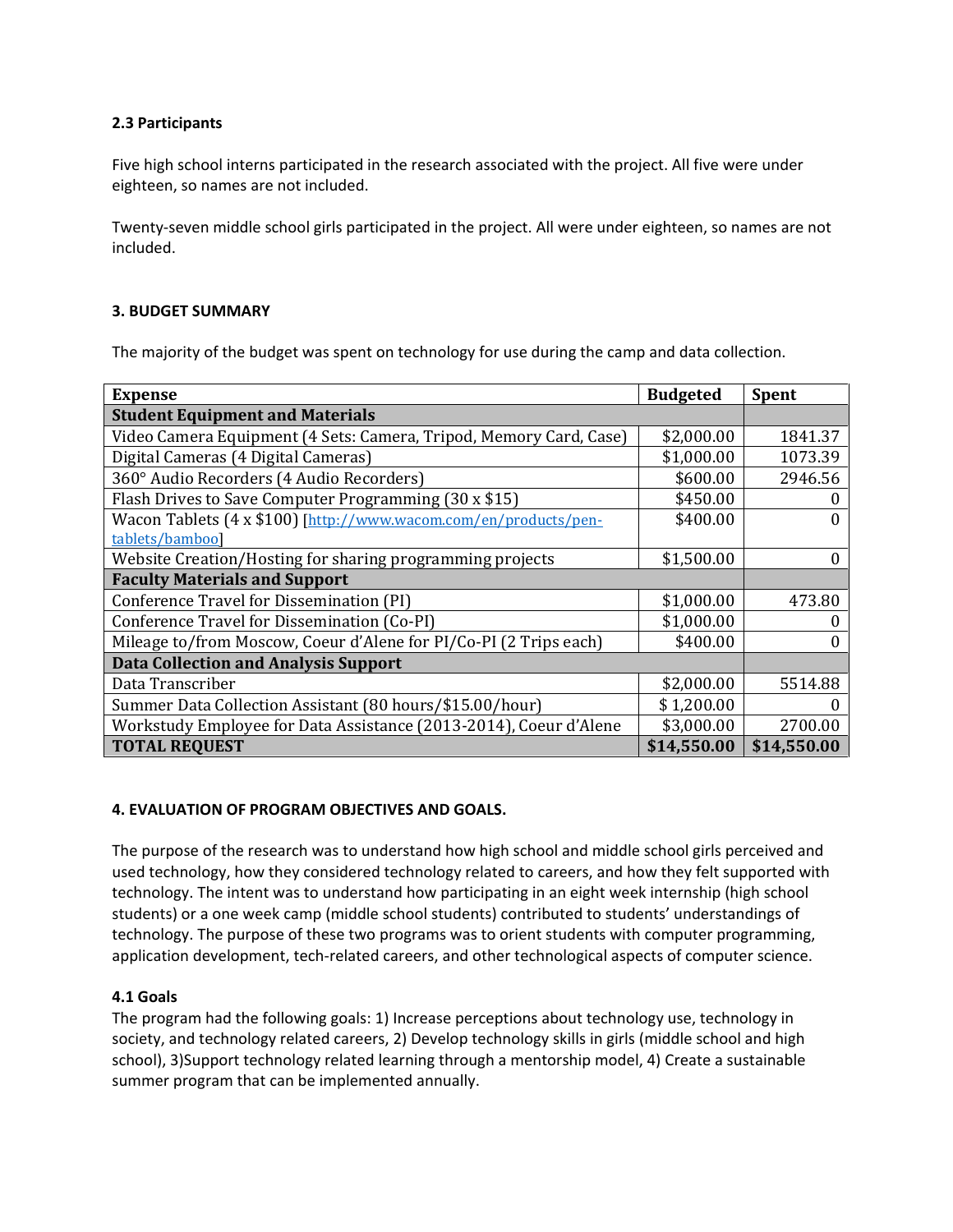## **4.2 Research Questions**

Data were collected to asses the following research questions:

- 1) How does participation in a summer technology experience influence perceptions about technology use and technology careers?
- 2) What technology skills do girls develop through participation in a summer technology experience?
- 3) How does a mentor model support technology development?
- 4) What components of the Dig'n IT Internship and Camp were successful and sustainable for use in future years? What could be improved?

## **4.3 Metrics**

Project evaluation occurred through mixed methods research (Creswell, 2009). Data collected included:

- a) Interviews: The high school interns participated in open-ended interviews five times during the eight-week process.
- b) Workshop/Class Recordings: Video and audio recordings were taken during each day of class or workshops for both groups. The purpose was to understand how the students perceived technology as they work with technology.
- c) Technology Survey: Students in both groups took a technology survey to assess their technological skills at the beginning of the program and at the end.
- d) Student Data: Student work was collected throughout the project when it specifically applied to technology use.
- e) Evaluations: Participants completed evaluations.

Qualitative data were transcribed and analyzed using constant comparative methods (Corbin & Strauss, 2008).

## **4.4 Findings**

Data from the project are currently be analyzed. The following are preliminary findings. More extensive data analysis will continue.

**Research Question 1:** How does participation in a summer technology experience influence perceptions about technology use and technology careers?

**Interns.** Data indicate that participation in a summer technology experience positively influenced perceptions about technology use and technology careers. One intern commented, "Before this experience I had no idea how apps were made or how designers worked at technology companies. I think I will consider majoring in some type of graphic design program using computers." Of the five interns, all five indicated that the experience had introduced them to new technology experiences and that the opportunity had increased their likelihood of seeking a technology-related career. One intern, who initially planned to be a veterinarian said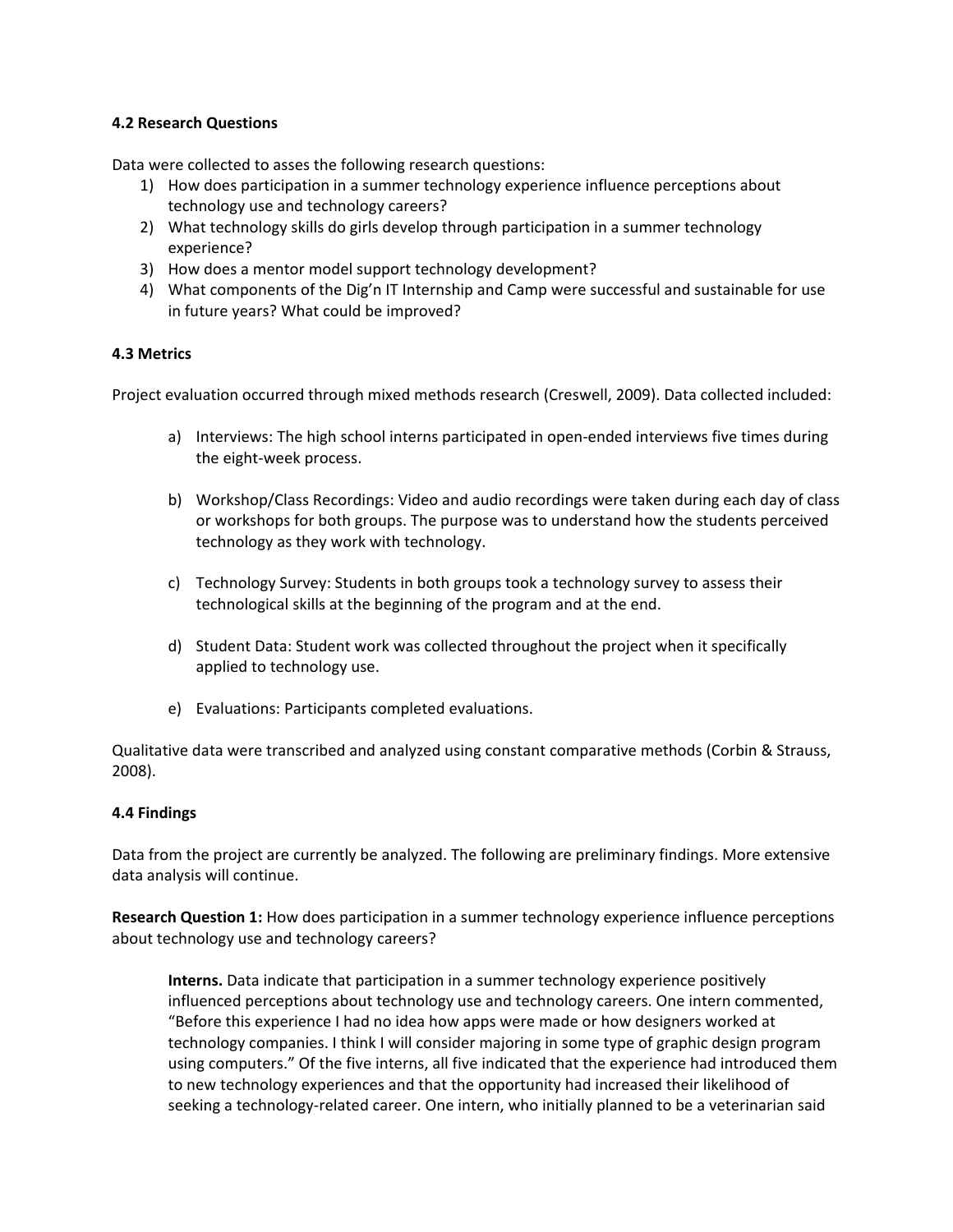that after the program she, "Now have a new understanding about the technology that is necessary for operating a successful business," and that she would, "definitely invest in and learn web design to promote her business."

Each intern completed a final PowerPoint presentation with slides describing the summer. The slide in figure 1 is one intern's reflection on her experience at iShoutout.



Figure 1. *Slide from one intern's final presentation*

**Middle School Girls.** Of the twenty-seven middle school girls who attended, their perceptions about technology changed from the beginning of the camp to the end. They noted having an increased understanding of careers in technology. Additionally, the middle school girls were asked to draw a picture of technology on the first day and last day of camp. On the first day, the pictures were typically of appliances or televisions. On the final day, many of the pictures were of computers and programming software, indicating a shift in their understanding of technology possibilities. Data from the videos from the middle school camp continue to be analyzed.

**Research Question 2:** What technology skills do girls develop through participation in a summer technology experience?

**Interns.** Data indicate that the interns had increased knowledge with specific hardware devices including: projectors, document cameras, speakers, video cameras, cameras, and tablets. They had increased knowledge specific to app development, computer graphics, Scratch, and Alice. They were able to use computer programming for two-dimensional and three-dimensional computer programming.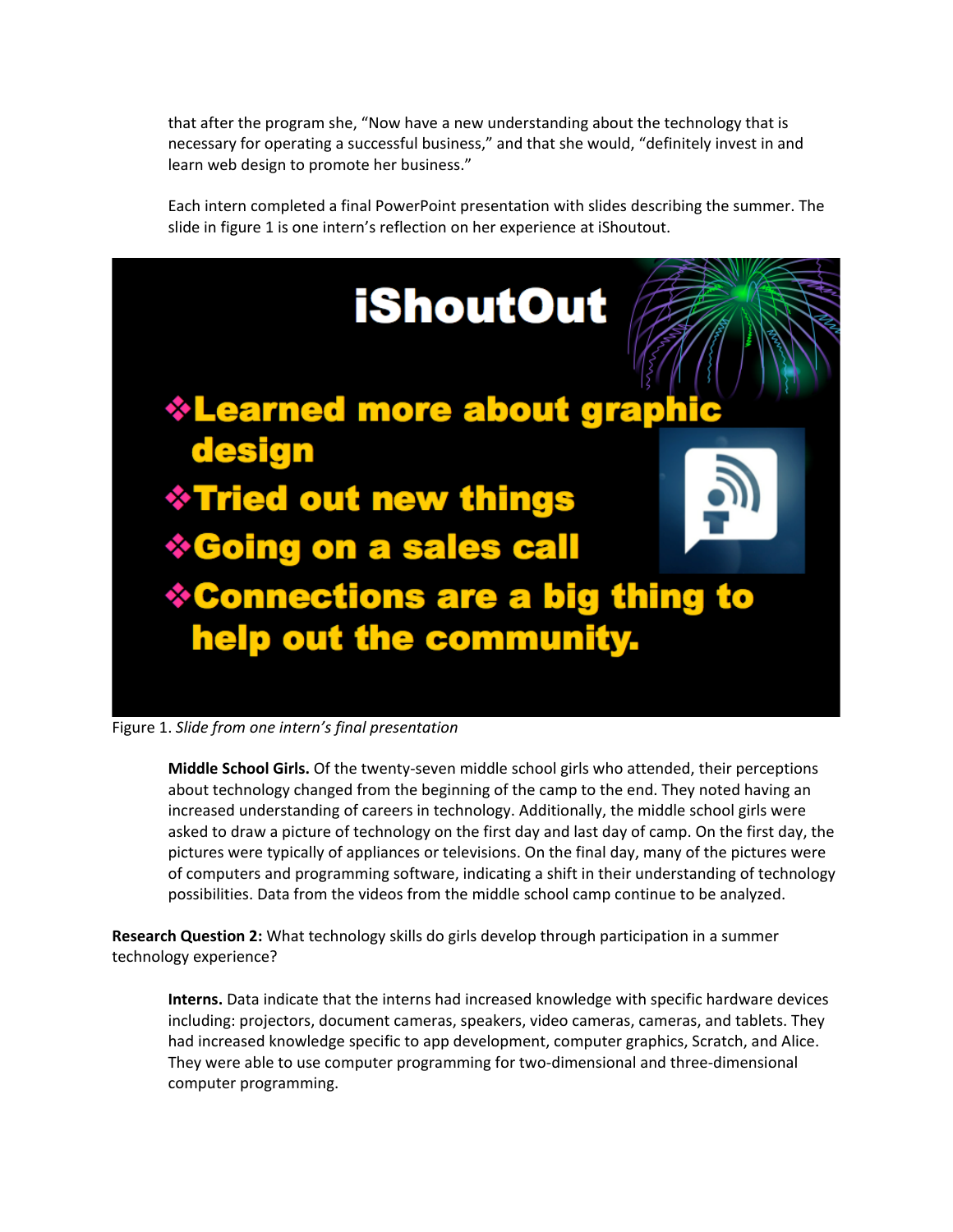**Middle School Girls.** Data indicate that the middle school girls had increased knowledge specific to computer programming with Scratch and Alice. They were able to use computer programming for two-dimensional and three-dimensional computer program. See figure 2 for a two-dimension example:



Figure 2. *Screenshot of a two-dimensional computer programming environment*

The middle school girls also created posters to display their learning related to technology. These served as self-reported evidence of their learning. See figure 3 for an example.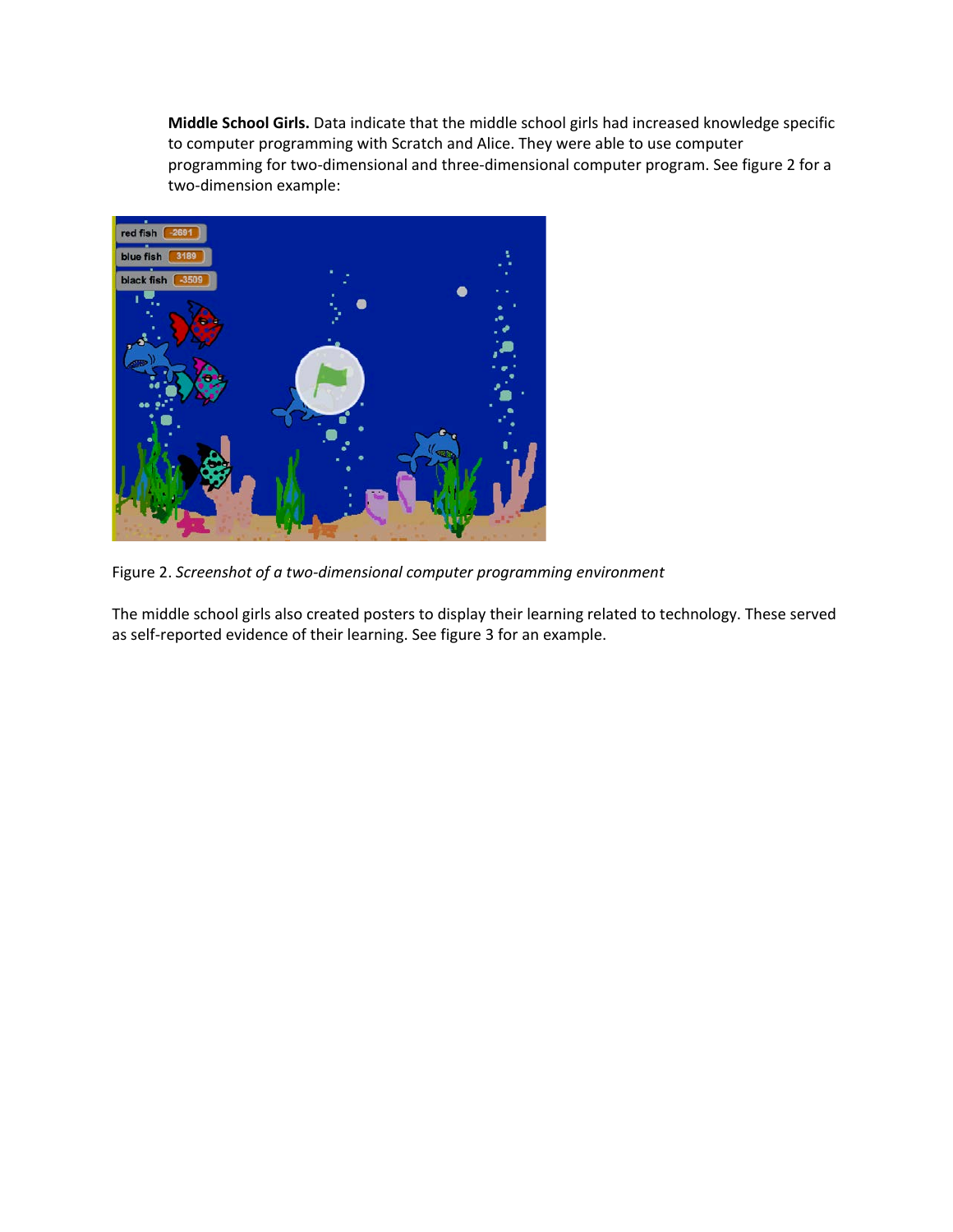![](_page_6_Picture_0.jpeg)

Figure 3. *Middle school campers summarized what they learned and prepared presentations for community members, parents, and local technology experts.*

**Research Question 3:** How does a mentor model support technology development?

**Interns.** Personnel at local technology companies mentored the interns. Based on interview data, the interns reported significant gains in their understanding of how computer programming works, the process of developing apps, and the use of apps for promotional purposes. They also reported learning about the work-lives of their mentors. One intern commented, "I never knew how much went into app development and how many meetings they have about how to create a piece of technology."

**Middle School Girls.** The high school interns mentored the middle school girls. On the final evaluation sheets, each middle school girl wrote about her intern. The comments in figure 4 represent the campers' perceptions of the interns as mentors.

18. What was your favorite thing about your mentor/intern?

Favor Ite ng about her is  $Q$ *MA* $2$ <sup>'</sup>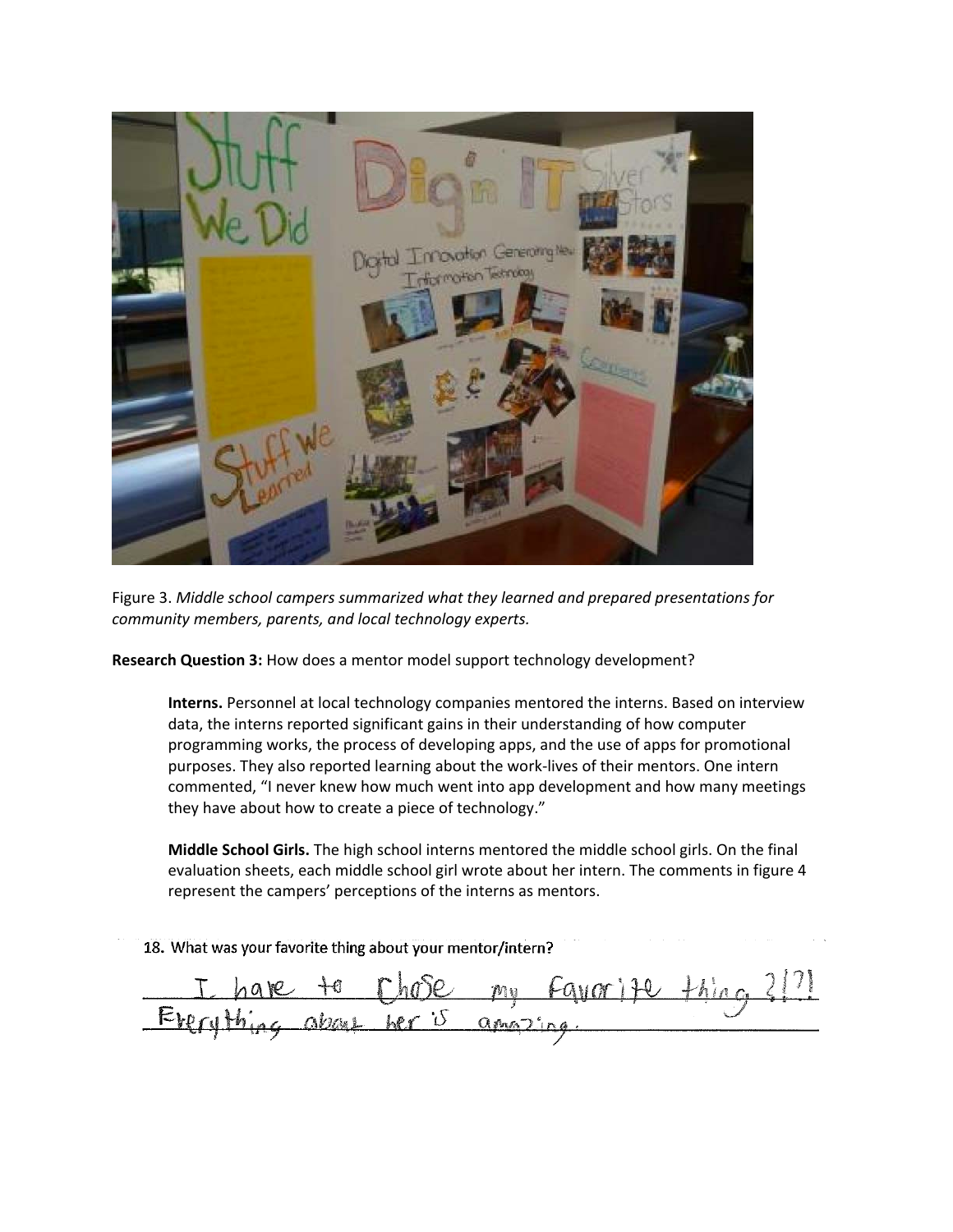# 18. What was your favorite thing about your mentor/intern?

![](_page_7_Picture_1.jpeg)

Figure 4. Two representative samples of student work when asked about their mentor.

Two main themes in the campers' data on mentoring were a) the mentors' willingness to help b) the mentors' kindness and patients as they learned something new. It was evident that the middle school girls felt comfortable approaching their mentors and considered them sources of information during the week-long program.

**Research Question 4:** What components of the Dig'n IT Internship and Camp were successful and sustainable for use in future years? What could be improved?

**Interns.** The size of the internship project (n=5) was sustainable and worked well for working with one business. One suggestion for improvement was to expand opportunities to work with additional local technology businesses to provide different perspectives and opportunities for learning about different technology initiatives.

**Middle School Girls.** Similarly, the size of the middle school camp (n=27) was sustainable given the resources. The middle school girls had some difficulty learning two programming languages: Scratch and Alice. The suggestion was to focus on only one language, specifically Scratch, in later iterations. This would provide opportunities for more in-depth learning on one program, as opposed to covering too much content with the inclusion of two.

## **5. RELATED EXTERNAL PROSPOALS SUBMITTED/FUTURE EXTENSIONS.**

#### **5.1 External Proposals**

Following the successful implementation of this project. External support was sought for another year of the Dign' IT program. The Idaho State Department of Education awarded \$38,000 for the continuation of the middle school girls' camp, the intern project, and an added teacher component. In the added teacher component, eighteen high school teachers participated in a week-long program to learn how to incorporate computer programming into their mathematics classrooms. The funds provided by the Micron Innovation for this initial project have resulted in the expansion of the project and funding from outside sources.

#### **5.2 Dissemination**

Findings from this research were presented at the STEM Innovation Conference:

Amador, J., & Soule, T. (2014 May). Digital innovation generating new information technology. A presentation at the STEM Innovations Conference, Boise, ID.

An article reporting these findings is in press in the journal , *Mathematics Teaching in the Middle School*: